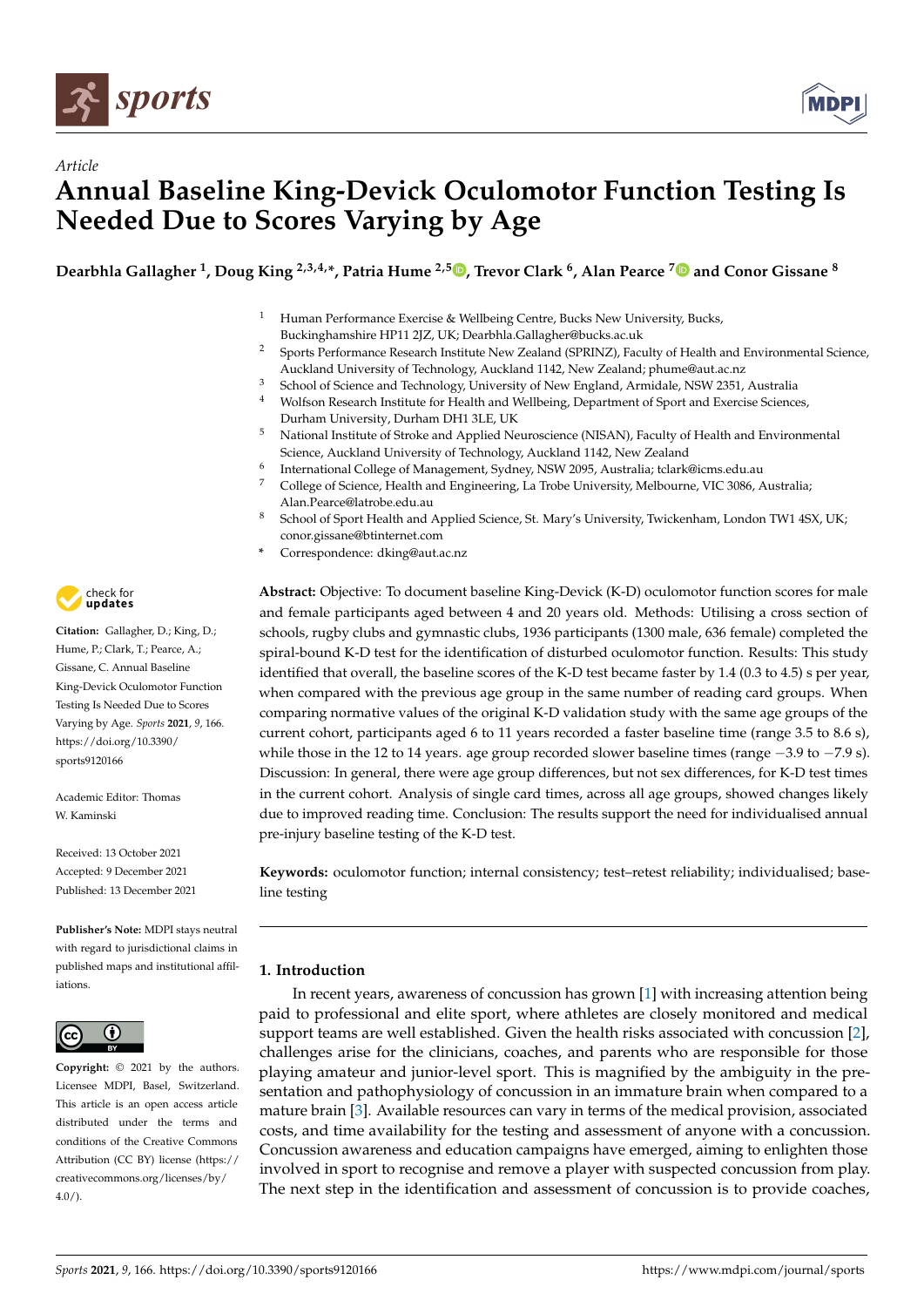parents, and clinicians, with easily available tools to identify concussion whilst assisting in the guidance of recovery from the effects of a concussion and enabling a return to participation in the athletes' chosen activities.

The Standardized Concussion Assessment Tool version 5 (SCAT5) and ChildSCAT5 are freely downloadable tools for concussion evaluation [\[4\]](#page-10-3). The SCAT5 and ChildSCAT5 comprise a series of assessment tools for concussion, including a sideline assessment, symptom evaluation (Post-Concussion Symptom Score), cognitive tests (orientation, memory, balance, and coordination), and a balance examination [\[5\]](#page-11-0). These assessment tools are reviewed on a four-yearly cycle through the Concussion in Sport Conference (CISC). Such assessments are also endorsed by major sports organizations such as the International Olympic Committee, World Rugby, and Fédération Internationale de Football Association (FIFA). The most recent rendition is the 5th version published after the 2016 CISC  $[4-6]$  $[4-6]$ . Although the SCAT5 and ChildSCAT5 present the most recent concussion assessment tool, there are several limitations associated with their use. The time it takes to complete the SCAT5, and the need for medical personnel means this is more of a training room or clinical assessment tool rather than a sideline assessment tool [\[7\]](#page-11-2). In addition, there is a notable absence of the assessment of oculomotor capacity in both the SCAT5 and ChildSCAT5, yet research indicates that there is a need for an oculomotor screening examination [\[8,](#page-11-3)[9\]](#page-11-4) in order to provide objective physiological evidence that a concussion has occurred [\[10\]](#page-11-5).

Concussive, and sub-concussive, impacts to some areas of the brain can cause neurological changes that may go undetected on tests of both cognitive and locomotor function [\[11\]](#page-11-6). Disturbed oculomotor function is a common symptom in many concussions [\[9](#page-11-4)[,10\]](#page-11-5); therefore, evaluating this aspect provides another valuable parameter in the assessment of concussion [\[9\]](#page-11-4). Vitally, oculomotor function affects over half of the brain's pathways [\[12\]](#page-11-7) that can deteriorate following a concussive injury [\[13\]](#page-11-8). The King-Devick (K-D) test is an oculomotor tool that can be utilized in the assessment of concussion through the identification of disturbed oculomotor function. The K-D has previously been reported to both be a reliable [\[14](#page-11-9)[,15\]](#page-11-10) and valid [\[12,](#page-11-7)[16\]](#page-11-11) concussion assessment tool. To evaluate oculomotor integrity and function, those with a suspected concussion read a series of numbers as fast as possible from three test cards with increasing difficulty depending upon their age. The K-D test has several benefits including cost effectiveness, brevity, ease of use and the ability to be utilized by non-medical professionals [\[17\]](#page-11-12). These factors are particularly valuable in non-elite sport where medical care is often limited or non-existent. The K-D compliments the SCAT3 and has been proposed to improve the sensitivity of concussion detection by up to 100% when utilized with components of the SCAT3 [\[5–](#page-11-0)[7\]](#page-11-2).

Changes that occur because of a concussive injury are best assessed by the detection of deviations from annual pre-injury baseline values, thus affording the concussion test increased objective ability [\[4\]](#page-10-3). Subjective information, which is frequently relied upon in the assessment of concussion, is often poorly informed and at any time may be unreliable [\[18,](#page-11-13)[19\]](#page-11-14). In contrast, the K-D is based on timed objective performance of oculomotor speed and precision [\[12\]](#page-11-7). Symptom reporting and generalised guidelines are currently utilised for return to play [\[20\]](#page-11-15). However, the K-D can be utilised immediately in injury assessment [\[12](#page-11-7)[,21\]](#page-11-16) and during both recovery and return to play [\[16,](#page-11-11)[21\]](#page-11-16). To assist with this, it is recommended that annual pre-injury baselines be conducted for all participants to enable a direct comparison between the post-injury and the pre-injury baseline. In the absence of baseline scores, it has been reported that any change in performance on the initial post-injury K-D score may either be reflective of the participants usual performance, or be attributed to a concussion having occurred [\[22\]](#page-11-17). To assist with clinicians' assessment of concussion with participants with no recorded baselines, some studies have reported K-D normative data [\[22](#page-11-17)[,23\]](#page-11-18). This is despite the recommendation of annual pre-injury baseline assessments being conducted, as comparison of K-D score results should be a direct comparison with the individual's baseline only. Although numerous studies have reported on the K-D in concussion assessment, no study to date has reported on the differences between age groups on the scores of the K-D to identify the need for annual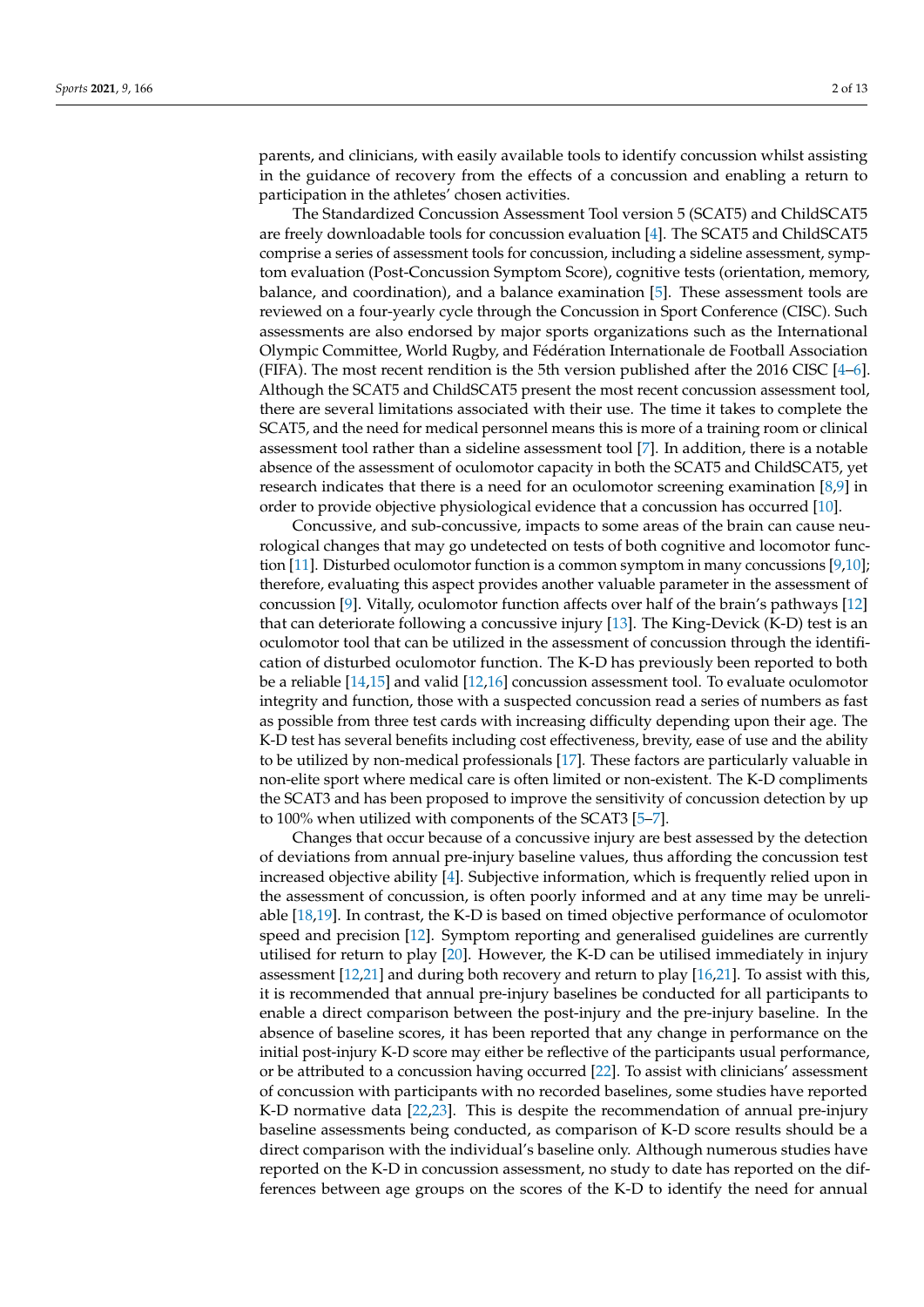baseline assessments. Therefore, the purpose of this study was to document the baseline scores of male and female participants from 4 to 20 years old to enable the identification of differences in K-D oculomotor function score due to age group and sex.

#### **2. Methods**

### *2.1. Participants*

Using a cross section of schools (athletic and non-athletic students), rugby clubs and gymnastic clubs based in the United Kingdom, 1936 participants (aged 4 to 20 years; 636 females and 1300 males) completed this study. Those who were recovering from a concussive injury were excluded from participating in the study. Data collectors were qualified and/or student athletic trainers, sports rehabilitators and/or support staff trained in the use of K-D. Data collection was always completed in the presence of the lead researcher. No other exclusions were made for participation and the primary language used was English. Parent/guardian consent was gained with participant and parent information sheets and exclusion forms provided. The exclusions identified were: (1) in cases of a visual impairment where participants would normally have a corrective prescription for glasses or contacts, but did not have access to it at the time of testing; (2) a suspected concussive incident in the previous three months that had not been medically examined; (3) where a participant had not returned to sport following a concussion; and (4) where the test could not be completed in English or where English was not the first language of a participant. All procedures were approved by the ethics committee (SMEC 2014-5 037) of the lead authors' institution.

#### *2.2. King-Devick Test*

The King-Devick test is a saccadic test measuring the speed of rapid number naming [\[24\]](#page-11-19). Participants were asked to read the numbers on each card aloud from left to right as quickly as possible without making any mistakes. The time taken for each card was recorded as was the number of reading errors made and this was combined to provide a summary score for the entire test (the K-D test score). The entire test took less than two minutes to administer per participant. The K-D test has been reported to have an inter-class correlation for test–retest reliability of 0.96 [\[17\]](#page-11-12) and 0.97 [\[15\]](#page-11-10). The spiral-bound flip card K-D test (V2.0.0) was utilised for the study.

#### *2.3. Data Collection Procedures*

The K-D test involves getting participants to read aloud a series of random singledigit numbers from left to right. The K-D test included one practice (demonstration) card and three test cards on a spiral-bound moisture-proof  $6 \times 8$ -inch physical test [\(www.kingdevicktest.com,](www.kingdevicktest.com) 7 December 2021). As per standardised instructions of the test, participants aged 5–7 years completed the first card only; those aged 8–9 years completed cards 1 and 2; and those aged 10 years and above completed all three cards. Participants aged 4 were also included in the study to enable identification of the differences with the 5 years-old participants.

#### *2.4. Procedures*

Testing took place in the given practice area for each sport, training room and class group. Tests could only be completed if the child had not taken part in any athletic activity in the previous 30 min, to avoid any potential confounding effects from physical exercise or fatigue [\[25\]](#page-11-20). Testing was completed by trained personnel. Each participant was given standardised instructions documented on the demonstration page of the K-D test. The tester provided an example of how to complete the test using the demonstration card. Using a digital stopwatch, testing began when the participant began reading the first number on each test page and finished on calling the last number of the test card. The total time for the test was recorded including any errors made that were not self-corrected. Each test paged time was recorded and those reading two or more test cards had their times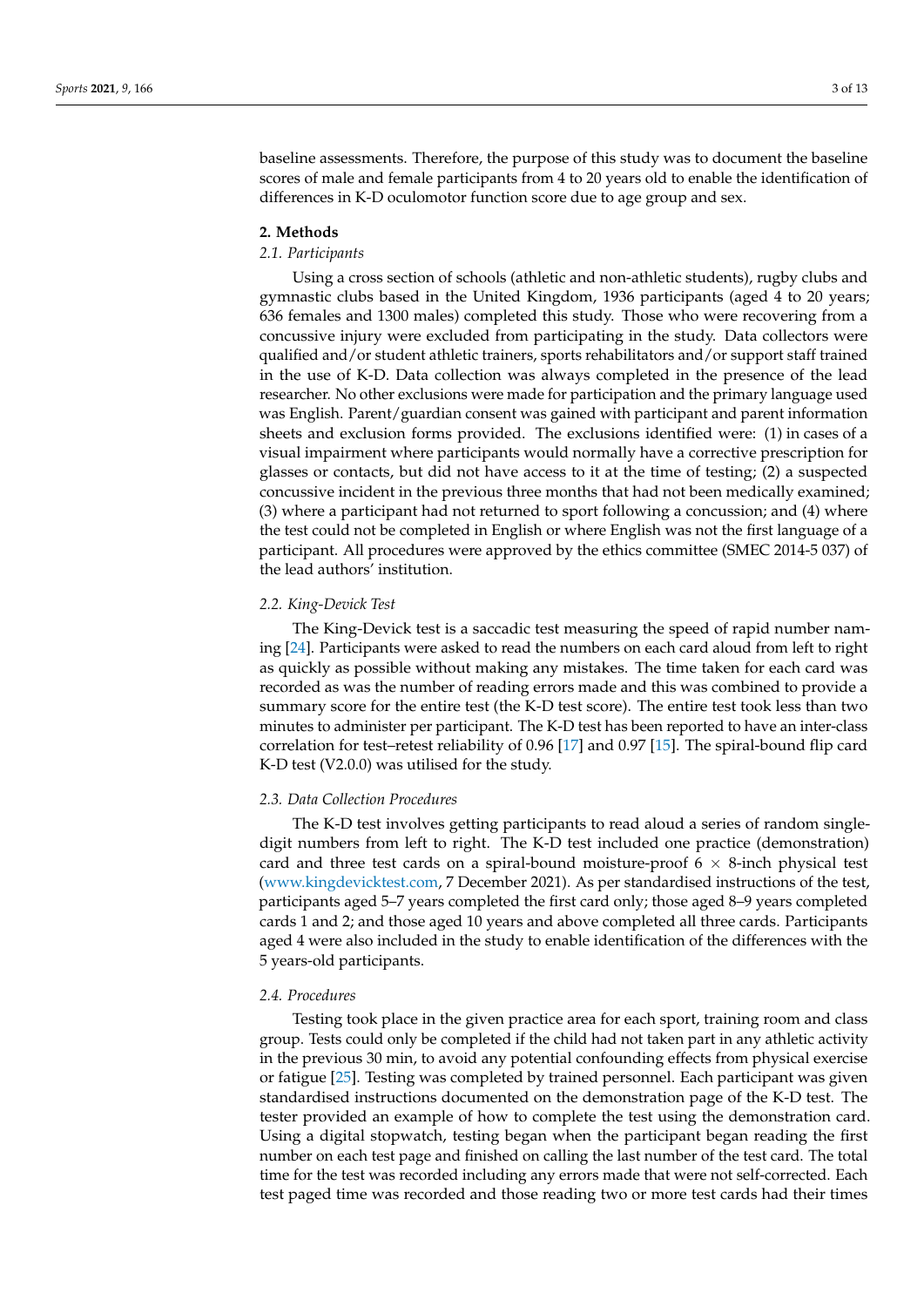summed. Two trials of each test card were completed, with the fastest score completed without any reading errors taken as the participant's baseline. *2.5. Statistical Analyses 2.5. Statistical Analyses* 

Each test paged time was recorded and those reading two or more test cards had their

Each test page of time was recorded and those reading two or more test cards had those reading two or more test cards had the interaction of the interaction  $\mathcal{L}_\mathbf{r}$ 

## 2.5. Statistical Analyses **After agents agents agents agents agents** agents agents agents agents agents agents agents agents agents agents agents agents agents agents agents agents agents agents agents agents agents agents

Participants aged 4-7 years read 1 card, 8-9 years read two cards, and 10+ years read three cards. To compare test card scores between the ages, the 1-card time for 4–7 years olds, the fastest single-card time of the 2 cards read for the 8 to 9 years olds, and the fastest single-card time of the 3 cards read for the 10 to 20 years olds were recorded as the 1-card time for combined genders (see Figure [1\)](#page-3-0) and for each gender across the ages reported (see Figure [2\)](#page-3-1). 2).

<span id="page-3-0"></span>

by age of participants and the number of number of cards read for combined participants aged 4 to 20 years. Participants aged 4–7 years read 1 card, 8–9 years read two cards, and 10+ years read three cards. The lower solid line is the time for 1 card only, as the actual card time for 4–7 years, the The lower solid line is the time for the time for 1 card only, as the actual card time for 4–7 years, the fast fastest single card time of the 2 cards read for the 8 to 9 years, and the fastest single card time of the 3 cards read for the 10 to 20 years. **Figure 1.** Differences in median scores with inter-quartile ranges of all the King-Devick test cards resect single card time of the 2 cards read for the 8 to 9 years, and the fastest single card time

<span id="page-3-1"></span>

**Figure 2.** Differences in median scores with inter-quartile ranges of all the King-Devick test cards by age and gender of participants and the number of cards read for combined participants aged 4–20 years Participants aged 4–7 years read 1 card, 8–9 years read two cards, and 10+ years read three cards.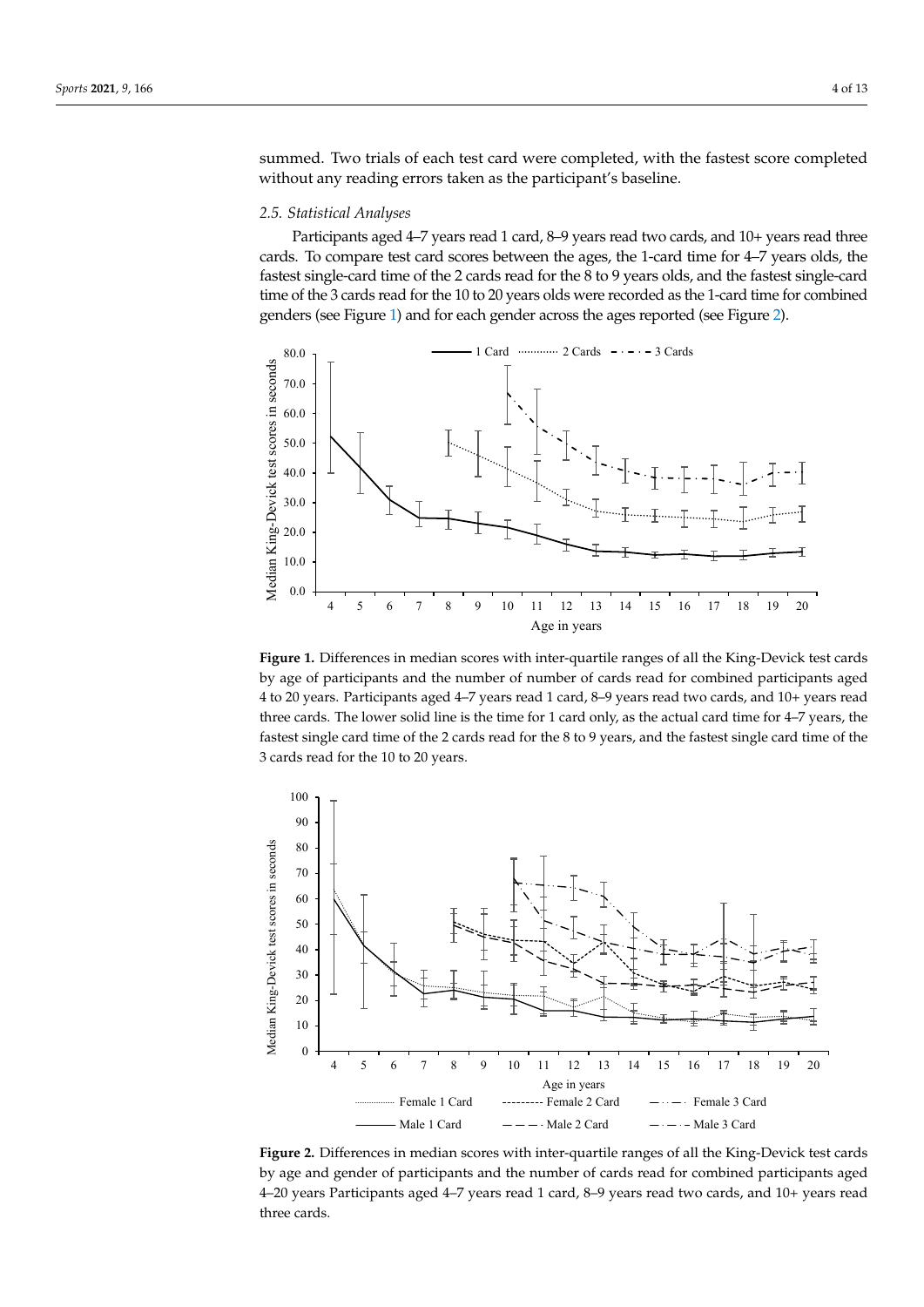All K-D test scores were entered into a Microsoft Excel spreadsheet and analysed with SPSS (V25.0 Armonk, NY, USA: IBM Corp). Data were checked for normality and homogeneity of variance using Shapiro–Wilk's test ( $W_{(1649)} = 0.78$ ;  $p < 0.0001$ ) and a onesample *t*-test ( $t_{(1648)}$  = 89.0;  $p$  < 0.0001). The testing scores were evaluated, and the baseline was identified for males, females and sexes combined. The resulting scores were analysed with a Friedman repeated-measures ANOVA on ranks. If any notable differences were observed, a Wilcoxon signed-rank post hoc test was conducted with a Bonferroni correction applied. The differences between the established baselines were identified and a onesample *t*-test was utilised to analyse this across the age groups by female, males and sexes combined for 1 card, 2 card, 3 card and all cards. Cohen's [\[26\]](#page-11-21) effect size (*d*) was utilised to calculate practically meaningful differences between the different age groups, males and females and the different trials. Effect sizes of <0.19, 0.20–0.60, 0.61–1.20 and >1.20 were considered trivial, small, moderate, and large, respectively [\[27\]](#page-11-22). Internal consistency reliability for the test cards vs. total times scores were measured using Cronbach's alpha  $(\alpha)$ . Test–retest reliability was estimated utilising the intra-class correlation coefficient (ICC), with 95% CI, to examine agreement between first and second baseline test scores. The level of significance was set at  $p \leq 0.05$ , and all data were expressed as medians with interquartile (25th–75th) range, except where stated.

#### **3. Results**

The mean and standard deviation for age of the cohort was  $10.7 \pm 4.6$  years (males: 11.7  $\pm$  4.7 years; females: 8.4  $\pm$  3.5 years) and ranged from 4 to 20 years old. A list of the median and interquartile ranges of the participants by age are shown in Figure [3.](#page-5-0) For the one-card category, the median K-D test times of participants in the 6 years-old group (31.0 (26.0 to 35.6)) s) were faster when compared with the 5 years-old group (41.8 (33.0 to 53.6) s;  $\chi^2_{(1)} = 36.5$ ;  $p < 0.0001$ ;  $z = -6.6$ ;  $p < 0.0001$ ;  $d = 0.88$ ). For the two-card category, the median K-D test times in the 8 years-old group were longer (50.5 ((45.5 to 54.7)) s) when compared with the 7 years-old group (24.9 (22.0 to 30.5) s;  $\chi^2_{(1)} = 13.66$ ; *p* < 0.0001; *z* = −10.1; *p* < 0.0001; *d* = 1.64) as the number of cards increased from one card to two cards. The increase in cards read time difference from two in the 9 years group to three in the 10 years group lead to similar longer times for the 10 years-old group (70.9 (60.0 to 81.3) s) when compared with the 9 years-old group (45.5 (38.8 to 54.1) s;  $\chi^2_{(1)} = 97.2$ ; *p* < 0.0001; *z* = −9.0; *p* < 0.0001; *d* = 1.56). The median K-D test times for the males (47.2 (40.2 to 51.0) s) were faster than the females (79.3 (75.5 to 83.7) s;  $\chi^2_{(1)} = 8.9$ ;  $p = 0.0039$ ; z = −3.0; *p* = 0.0029; *d* = 4.39) in the 12 years-old age group. There were no differences between the sexes for any other age groups.

When grouped together with the number of cards read, the males recorded a slower median K-D test time for test 1, (36.0 (27.4 to 51.3) vs. 33.1 (27.0 to 43.2) s;  $\chi^2_{(1)} = 6.9$ ; *p* = 0.0088; *z* = −3.8; *p* = 0.0002; *d* = 0.16), test 2 (38.6 (30.5 to 56.8) vs. 35.4 (29.1 to 50.0) s; *χ*<sup>2</sup><sub>(1)</sub> = 5.8; *p* = 0.0162; *z* = −3.7; *p* = 0.0002; *d* = 0.18), and for the baseline K-D test time (35.1)  $(26.0 \text{ to } 48.6) \text{ vs. } 32.0 \ ((26.1 \text{ to } 42.0) \text{ s}; \ \chi^2_{(1)} = 5.5; \ p = 0.0188; \ z = -3.7; \ p = 0.0002; \ d = 0.16)$ when compared with females using one card (ages 4 to 7 years old) (see Table [1\)](#page-6-0). There was a slower median time recorded for the second trial for the one-card reading group for males (38.6 (30.5 to 56.8) vs. 36.0 (27.4 to 51.3) s;  $\chi^2$ <sub>(1)</sub> = 31.2; *p* < 0.0001; z = −3.7; *p* = 0.0002;  $d = 0.14$ ), females (35.4 (29.1 to 50.0) vs. 33.1 (27.0 to 43.2);  $\chi^2_{(1)} = 32.6$ ;  $p < 0.0001$ ;  $z = -3.8$ ;  $p = 0.0002; d = 0.13$ ) and combined (37.1 (29.7 to 52.5) vs. 34.0 (27.0 to 47.1) s;  $\chi^2_{(1)} = 63.1;$ *p* < 0.0001; *z* = −9.5; *p* < 0.0001; *d* = 0.13) when compared with the first trial. This was similar for the two-card reading group (age 8 and 9 years old) for males (54.3 (46.7 to 67.1) s vs. 48.6 (41.2 to 56.3) s;  $χ²_{(1)}$  = 90.1; *p* < 0.0001; z = −6.7; *p* < 0.0001; *d* = 0.63), females (53.6 (48.4 to 58.6) vs. 49.8 (43.9 to 54.8) s;  $\chi^2_{(1)} = 53.0$ ;  $p < 0.0001$ ;  $z = -6.9$ ;  $p < 0.0001$ ;  $d = 0.47$ ) and combined (54.1 (48.0 to 62.2) vs. 49.4 (42.6 to 55.3) s;  $\chi^2_{(1)}$  = 138.6;  $p < 0.0001$ ; z =  $-12.2$ ;  $p < 0.0001; d = 0.55$ ).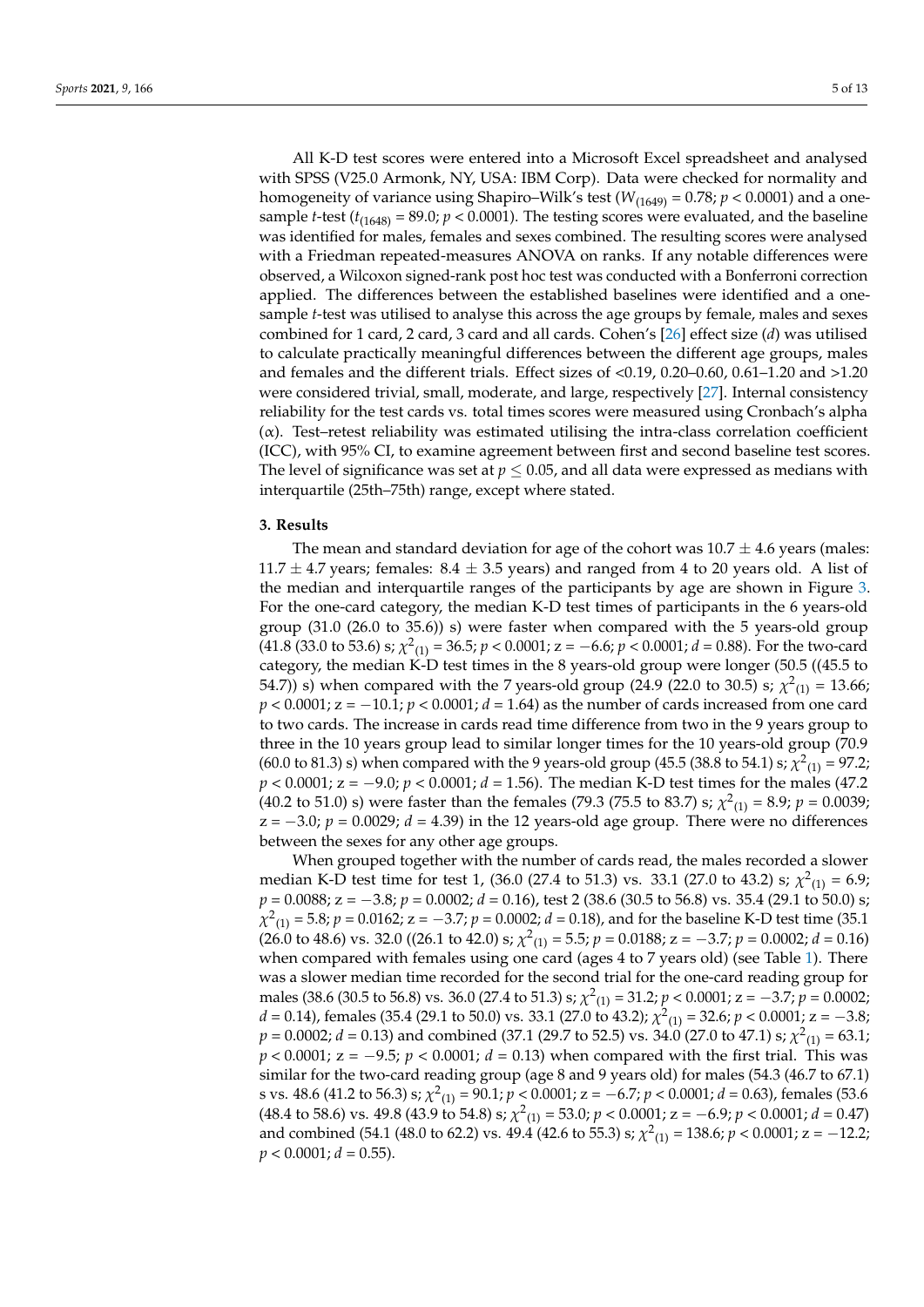

<span id="page-5-0"></span>Figure 3. Median reading times and differences in times for the King-Devick test baseline scores for male and female participants aged 4 to 20 years by number of test cards. Bold broken line is median time for number of cards. Thick line is mean difference between male and female. \* = Significant difference (*p* < 0.05) between male and female times. (**a**) 1 card age 4–7 years; (**b**) 2 cards age 8–9 years; (**c**) 3 cards age 10–20 years.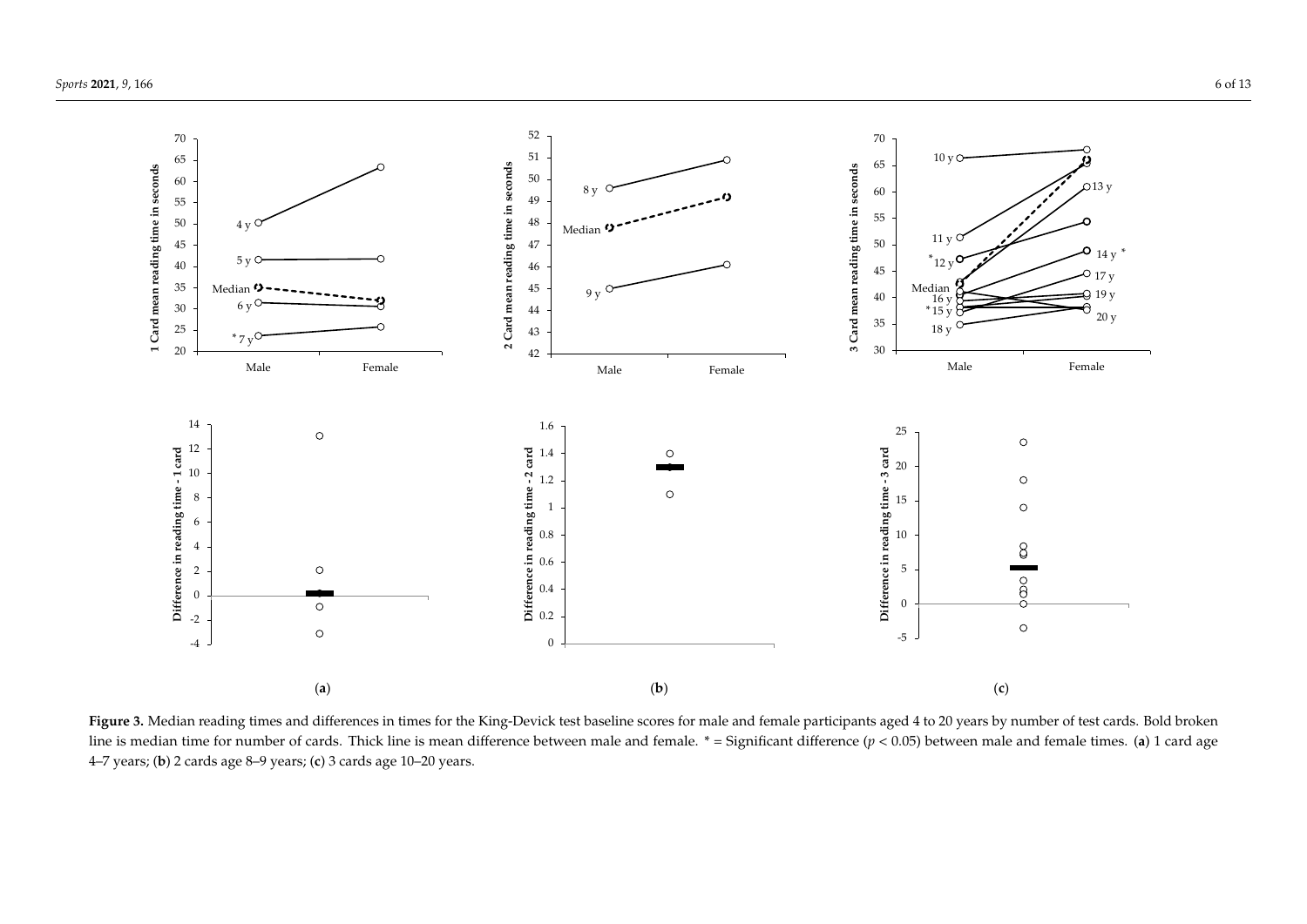|                                   |                   |      | Trial 1 (s)                        | Trial 2 (s)                        | Difference<br>Trial 1 vs.<br>Trial $2(s)$ | <b>Baseline/Fastest</b><br>Times (s) | <b>Slowest Times (s)</b>           | Difference<br>Fastest vs.<br>Slowest (s) |            | Test-retest and Cronbach's $\alpha$<br>between Trial 1 and Trial 2 |  |
|-----------------------------------|-------------------|------|------------------------------------|------------------------------------|-------------------------------------------|--------------------------------------|------------------------------------|------------------------------------------|------------|--------------------------------------------------------------------|--|
|                                   |                   | $n=$ | Median (IQR)                       | Median (IQR)                       | Median (IQR)                              | Median (IQR)                         | Median (IQR)                       | Median (IQR)                             | $\alpha =$ | <b>ICC (95% CI)</b>                                                |  |
| 1 Card<br>$(4 - 7)$<br>years)     | Male              | 336  | 36.0 $(27.4 - 51.3)$ <sup>bd</sup> | 38.6 $(30.5 - 56.8)$ <sup>ad</sup> | $2.2 (-1.5 - 10.0)$                       | 35.1 $(26.0-48.6)$ df                | 41.2 (31.4–61.2) de                | $-5.0$<br>$(-11.0 - -2.0)$               | 0.946      | $0.940(0.911 - 0.957)$                                             |  |
|                                   | Female            | 290  | 33.1 $(27.0-43.2)$ bc              | 35.4 (29.1-50.0) ac                | $2.8(-1.4-7.0)$                           | 32.0 $(26.1 - 42.0)$ cf              | 36.7 (30.3-50.8) ce                | $-4.4$<br>$(-8.6 - -1.9)$                | 0.961      | $0.957(0.938 - 0.969)$                                             |  |
|                                   | Combined<br>sexes | 626  | 34.0 $(27.0-47.1)$ <sup>b</sup>    | 37.1 (29.7–52.5) <sup>a</sup>      | $2.4 (-1.4 - 8.4)$                        | 33.1 $(26.1 - 45.1)$ <sup>f</sup>    | 38.6 (31.0–54.7) $^{\circ}$        | $-4.5$<br>$(-10.0 - 2.0)$                | 0.955      | $0.950(0.929 - 0.963)$                                             |  |
| 2 Cards<br>$(8$ and $9$<br>years) | Male              | 130  | 48.6 (41.2–56.3) <sup>b</sup>      | 54.3 (46.7–67.1) <sup>a</sup>      | $6.2(3.2-15.4)$                           | 47.8 $(41.2 - 56.0)$ <sup>f</sup>    | 57.0 $(47.2 - 67.1)$ <sup>e</sup>  | $-6.2$<br>$(-15.4 - 3.9)$                | 0.871      | $0.782(0.218 - 0.908)$                                             |  |
|                                   | Female            | 146  | 49.8 (43.9–54.8) $^{\rm b}$        | 53.6 (48.4–58.6) <sup>a</sup>      | $4.7(1.0-8.4)$                            | 49.2 $(43.5-54.1)$ <sup>f</sup>      | 54.5 (49.4–59.1) $^{\circ}$        | $-4.9$<br>$(-8.4 - -2.1)$                | 0.867      | $0.818(0.549 - 0.907)$                                             |  |
|                                   | Combined<br>sexes | 276  | 49.4 (42.6–55.3) <sup>b</sup>      | 54.1 (48.0–62.2) <sup>a</sup>      | $5.4(1.9-11.0)$                           | 49.0 $(42.1 - 54.4)$ <sup>t</sup>    | 54.6 (48.4–62.3) $^{\circ}$        | $-5.5$<br>$(-11.2 - -2.7)$               | 0.864      | $0.796(0.413 - 0.902)$                                             |  |
| 3 Cards<br>$(10+$<br>years)       | Male              | 834  | 44.4 (38.8–53.3) $^{\rm b}$        | 40.6 (35.3–45.9) <sup>a</sup>      | $1.3(-0.5-3.2)$                           | 42.9 $(37.2 - 48.3)$ f               | 42.7 (39.6–51.7) $^{\circ}$        | $-2.1$<br>$(-3.7 - -0.9)$                | 0.996      | $0.950(0.921 - 0.966)$                                             |  |
|                                   | Female            | 200  | 66.4 $(51.2 - 79.2)^{b}$           | 70.0 (65.5–74.2) <sup>a</sup>      | $2.1(0.2-4.1)$                            | 66.1 $(51.2 - 79.2)$ <sup>f</sup>    | 72.2 (69.1–76.4) $^{\circ}$        | $-2.6$<br>$(-4.6 - -1.3)$                | 0.957      | $0.996(0.995 - 0.997)$                                             |  |
|                                   | Combined<br>sexes | 1034 | 46.5 (39.7–58.1) $^{\rm b}$        | 40.5 (36.0–45.7) <sup>a</sup>      | $-1.4$<br>$(-3.4 - 0.4)$                  | 40.5 $(35.6 - 45.7)^{t}$             | 46.5 (39.7–58.1) <sup>e</sup>      | $-2.1$<br>$(-3.8 - -0.9)$                | 0.955      | $0.948(0.915-0.965)$                                               |  |
| Total<br>Score                    | Male              | 1300 | 43.7 (36.3-53.3)                   | 41.5 (34.6–50.5) <sup>d</sup>      | $0.0 (-2.7 - 3.7)$                        | 42.0 $(35.0 - 52.3)$ f               | 43.8 (36.7–53.4) de                | $-3.0$<br>$(-6.2 - -1.3)$                | 0.900      | $0.894(0.881 - 0.907)$                                             |  |
|                                   | Female            | 636  | 45.7 (33.6–62.0) <sup>b</sup>      | 42.7 (33.0–54.7) ac                | $2.6(-1.4-7.0)$                           | 45.0 $(32.4 - 60.0)$ <sup>f</sup>    | 44.0 $(34.0 - 55.9)$ <sup>ce</sup> | $-4.3$<br>$(-8.3 - -2.0)$                | 0.953      | $0.951(0.942 - 0.959)$                                             |  |
|                                   | Combined<br>sexes | 1966 | 44.0 $(35.5-55.0)$ <sup>b</sup>    | 41.9 (34.0–52.6) <sup>a</sup>      | $0.6$ (-2.2-5.3)                          | 42.6 $(34.3 - 54.0)$ f               | 43.6 (35.6–53.9) $^{\circ}$        | $-3.3$<br>$(-7.0 - -1.5)$                | 0.917      | $0.913(0.904 - 0.921)$                                             |  |

Table 1. King-Devick test scores for male and female participants aged 4 to 20 years, and for sexes combined, for the number of cards for the age group category, shown by median with interquartile ranges for trials 1 and 2, differences between trials 1 and 2, baseline/fastest versus slowest test score results, Cronbach's alpha, and interclass correlation.

<span id="page-6-0"></span>Negative numbers indicate an increase (faster) change; IQR = interquartile (25th and 75th) range; s = seconds;  $\alpha$  = Cronbach's alpha; ICC = interclass correlation; CI = confidence interval; significant difference  $(p < 0.05)$  that (a) = Trial 1; (b) = Trial 2; (c) = male; (d) = female; (e) = fastest time; (f) = slowest times; baseline score is the fastest time completed without any reading errors of the two trials.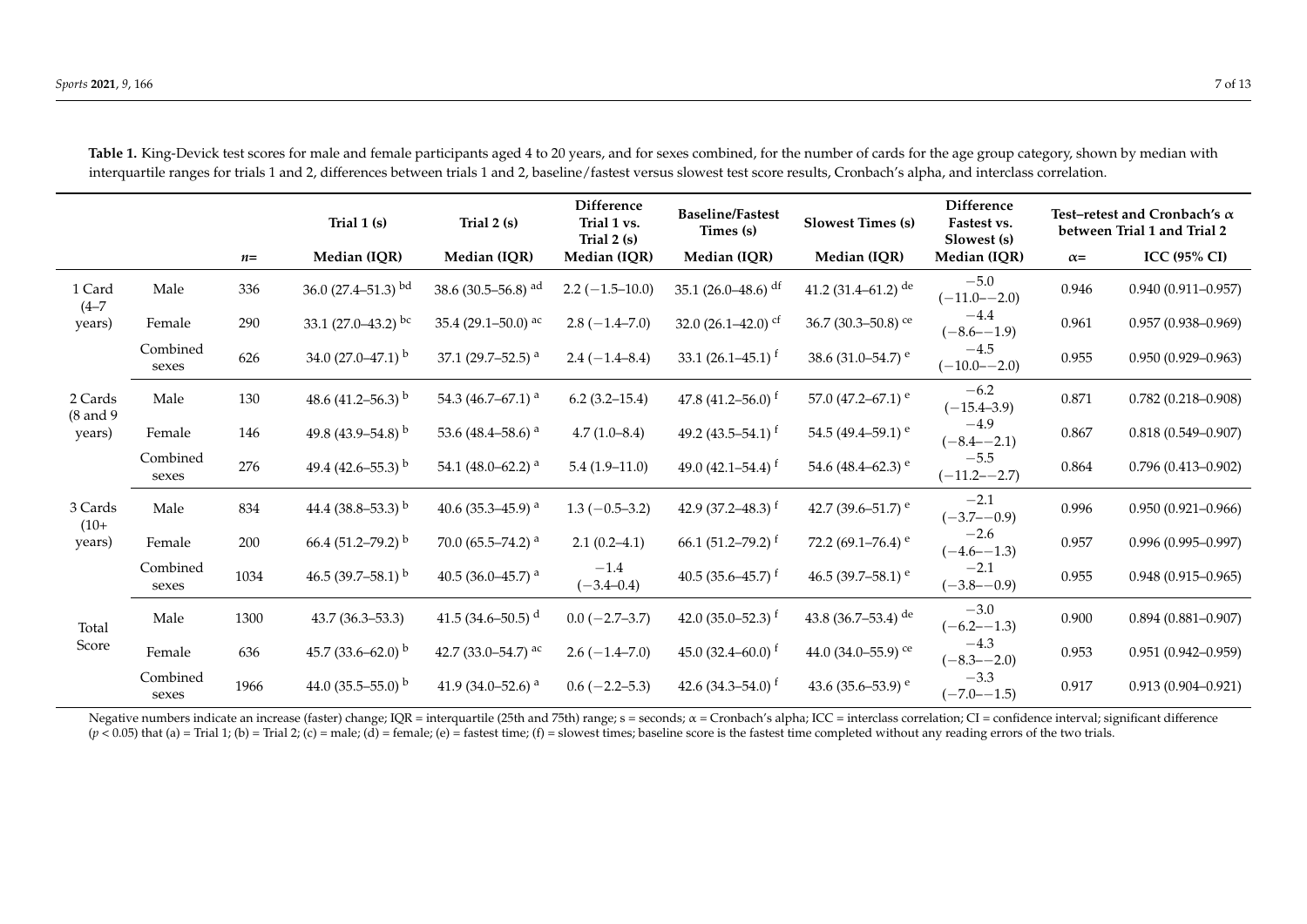In the three-card reading group there was a slower median time for the second (70.0 (65.5 to 74.2) s) when compared with the first (66.4 (51.2 to 79.2) s;  $\chi^2_{(1)} = 44.0; p < 0.0001;$  $z = -5.8$ ;  $p < 0.0001$ ;  $d = 0.47$ ) trial time for female participants (see Table [1\)](#page-6-0). Males in the three-card reading group recorded a faster median time in the second (40.6 (35.3 to 45.9) s) when compared with the first trial (44.4 (38.8 to 53.3) s;  $\chi^2_{(1)} = 78.0; p < 0.0001; z = -10.1;$  $p < 0.0001$ ;  $d = 0.58$ ). When comparing the fastest and slowest K-D test time for participants reading the three cards (age 10+ years) there were differences observed for males (−2.1 (−3.7 to −0.9) s; *χ* 2 (1) = 78.0; *p* < 0.0001; z = −10.1; *p* < 0.0001; *d* = 0.21), females (−2.6 (−4.6 to  $-1.3$ );  $\chi^2_{(1)}$  = 44.0;  $p < 0.0001$ ;  $z = -5.8$ ;  $p < 0.0001$ ;  $d = 1.12$ ), and for the combined scores (−2.1 (−3.8 to −0.9); *χ* 2 (1) = 95.4; *p* < 0.0001; z = −10.9; *p* < 0.0001; *d* = 0.34). The Cronbach's  $\alpha$  varied between 0.864 (two cards, combined sexes) and 0.996 (three cards, male) for the internal consistency of the tests completed. The ICC varied between 0.782 (2-card male) and 0.996 (three cards, female) for the test–retest reliability of the tests completed.

As can be seen by Table [2,](#page-7-0) on average, females recorded a faster change in the median baseline K-D test when compared with the previous age group for one-card  $(-1.6 \text{ s} \text{ v}s)$ . −0.8 s; *p* = 0.7036; *d* = 0.14), two-card (−2.8 vs. −1.4 s; *p* = 0.8660; *d* = 0.32), and three-card (−2.6 vs. −2.3 s; *p* = 0.9407; *d* = 0.55) testing when compared with males. When all the test cards were combined, females recorded a faster change in the median baseline K-D test when compared with the previous age group than males recorded (−2.0 vs. −1.4 s;  $p = 0.8516$ ;  $d = 0.04$ ).

<span id="page-7-0"></span>**Table 2.** Median and interquartile range summaries and the range of differences in the established baseline K-D test scores from previous ages by the number of cards read for females, males, and sexes combined for participants aged 4 years to 20 years.

|                | No of Cards | Differences from<br>Previous Age (s) | Range of Differences (s) | <b>Differences</b><br>across Ages |        |
|----------------|-------------|--------------------------------------|--------------------------|-----------------------------------|--------|
|                |             | Median (IOR)                         | Min-Max                  | $t=$                              | $p=$   |
|                | 1 card      | $-1.6(-4.8 - -0.4)$                  | $-21.9 - 4.2$            | $-2.1$                            | 0.0535 |
|                | 2 card      | $-2.8(-4.8-1.1)$                     | $-12.3 - 8.5$            | $-1.3$                            | 0.2069 |
| Female         | 3 card      | $-2.6(-6.9 - -0.1)$                  | $-12.1 - 6.4$            | $-1.7$                            | 0.1208 |
|                | All cards   | $-2.0(-4.8 - -0.3)$                  | $-21.9 - 8.5$            | $-3.0$                            | 0.0053 |
|                | 1 card      | $-0.8(-4.1-0.4)$                     | $-18.3 - 1.4$            | $-2.2$                            | 0.0466 |
|                | 2 card      | $-1.4(-4.2-0.4)$                     | $-7.1 - 2.6$             | $-2.3$                            | 0.0457 |
| Male           | 3 card      | $-2.3(-4.2-0.4)$                     | $-16.6 - 4.5$            | $-1.5$                            | 0.1632 |
|                | All cards   | $-1.4(-4.2-0.0)$                     | $-18.3 - 4.5$            | $-3.4$                            | 0.0016 |
|                | 1 card      | $-1.2$ ( $-2.9$ - $-0.1$ )           | $-10.8 - 0.9$            | $-2.7$                            | 0.0176 |
|                | 2 card      | $-1.1(-4.5-0.4)$                     | $-5.7-2.3$               | $-2.6$                            | 0.0237 |
| Sexes Combined | 3 card      | $-2.1(-6.0-0.0)$                     | $-11.2 - 4.0$            | $-2.0$                            | 0.0786 |
|                | All cards   | $-1.4(-4.5 - -0.3)$                  | $-11.2 - 4.0$            | $-4.2$                            | 0.0001 |

IQR = interquartile (25th to 75th) range; negative numbers indicate an increase (faster) change.

## **4. Discussion**

The K-D oculomotor function test can assist in the rapid identification of concussion. The use of baseline data specific for an individual on the sideline can enhance the ability to detect any changes that occur from a concussive injury. This study undertook documenting the baseline scores of participants ranging in age from 4 to 20 years to enable the identification of differences due to age group and sex. This is one of the largest studies on the topic to date, with 1936 participants over a 16 years age span. Although previous studies reporting on the K-D test have included pre- and post-injury scores [\[12\]](#page-11-7), and some studies have endeavoured to report on normative data for specific playing populations [\[22](#page-11-17)[,23\]](#page-11-18), no study has reported K-D scores for differences in ages over a large cohort.

This study identified that overall, the baseline scores of the K-D test became faster by a median of 1.4 (0.3 to 4.5) s per year, when compared with the previous age group in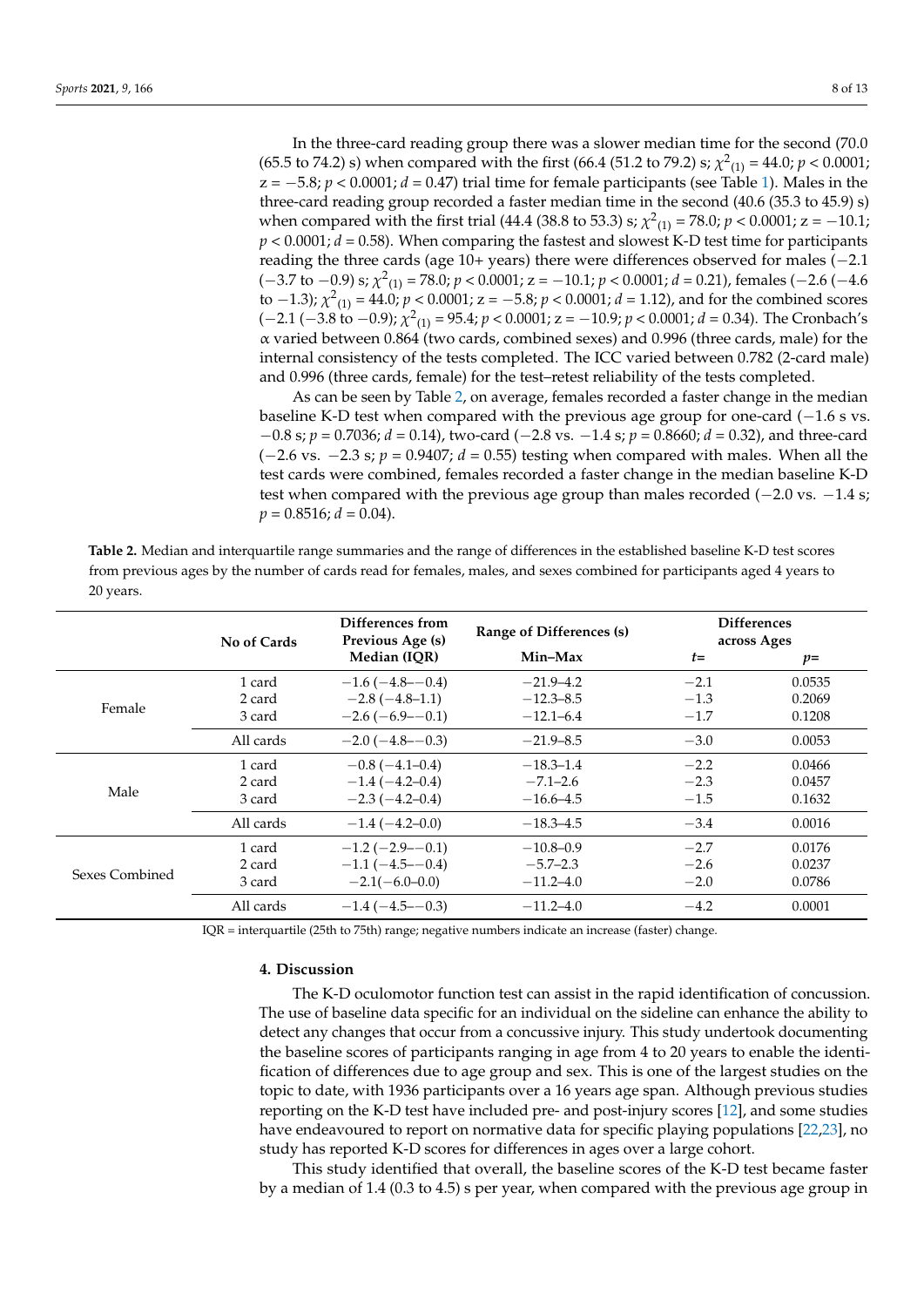the same number of reading card groups. This is similar to other studies reporting 0.3 s to 2.9 s improvement in time with every 1 years increase in age. This increment highlights the finding that baseline tests for the K-D test should be undertaken annually.

Although the use of normative data for K-D tests has been previously reported for male ice hockey [\[23\]](#page-11-18) and high school American football players [\[22\]](#page-11-17), it has also been reported [\[28\]](#page-11-23) that to use the K-D test without a baseline to compare results, there appears to be a reported weak sensitivity and specificity when assessing for a concussive injury. The original validation [\[29\]](#page-11-24) of the K-D test was for reading eye movement disorders and, when compared to a similar age group (age 6 to 14 years) study [\[30\]](#page-12-0) in another country, it was identified that there were differences in the normative ranges of these same groups. This may be the same when utilising normative data from different sporting environments and countries. In comparing the normative data, it was identified that academic influences in visual development may have contributed to the results [\[30\]](#page-12-0). In the original study, participants commenced formal education as young as 4 years old, whereas in the comparison study [\[30\]](#page-12-0) this occurred at age 6 years It has also been reported that there is a negative correlation (*r* = −0.194; *p* = 0.002) between K-D time and education level, where the higher the education level, the faster the K-D time was recorded [\[31\]](#page-12-1). As the normative data that have been previously reported [\[22](#page-11-17)[,23\]](#page-11-18) do not report differences in education level, and not all countries have the same academic influences, then the utilisation of normative data has its limitations. This highlights the problem with utilising normative data for comparisons in the assessment of a concussive injury. Although all the participants in the current study inclusive to the age of 17 years were in formal education, there were no separate analysis conducted for specifics such as academic achievement and level of education. As such, the K-D times reported in this study should not be utilised as the validation of normal ranges of scores for the K-D test for participants aged 4 years to 20 years.

Normative data have been utilised extensively in other fields where baseline and pre-injury testing are not feasible [\[32\]](#page-12-2). This may be due to limited resources available, the facilities utilised and time factors imposed for the assessment to be conducted [\[33\]](#page-12-3). It is possible that, when comparing post-concussion scores to normative values derived from a different sample, the values utilised could influence impairment identification resulting in returning the athlete to participation prematurely [\[33\]](#page-12-3). Due to the intricacy of concussion assessment, the use of normative data may be inaccurate as the values derived have been reported to be affected by education level [\[34\]](#page-12-4), history of attention-deficit/hyperactivity disorder, low/high intelligence, learning disabilities [\[35](#page-12-5)[–37\]](#page-12-6), socioeconomic status [\[38\]](#page-12-7), race [\[39\]](#page-12-8), history of concussion [\[33,](#page-12-3)[40,](#page-12-9)[41\]](#page-12-10) and the sport played [\[34,](#page-12-4)[42\]](#page-12-11). It has been reported [\[43\]](#page-12-12) that factors such age, sex, and history of concussion may be risk factors for influencing the results of the K-D test but there is a paucity of studies reporting on the other aspects identified that could also influence the results of the K-D test. As a concussed athlete's post-injury performance would be below the normative values, any retesting results will likely see practice effects on subsequent retesting, necessitating retest normative data to be established [\[32\]](#page-12-2). Therefore, although the use of normative data for post-injury evaluation is attractive as it less time and resource intensive, in terms of concussion it does not have the research base established for its use in the field of concussion assessment and management [\[32\]](#page-12-2).

The findings reported here were obtained on the spiral-bound book version of the K-D test. Although this testing platform is identical to the original study [\[29\]](#page-11-24), this version is no longer available. The current K-D test is available for use on a tablet or iPad-based platform and consists of three versions of the original K-D test. When comparing the differences in the times recorded on the spiral-bound with the computerised versions of the K-D test, there were statistically significant  $(p < 0.0001)$  differences recorded [\[44\]](#page-12-13). If the baseline K-D test was completed on the iPad-based platform, and the spiral-bound platform was utilised for concussion, a concussive injury may be missed due to the spiral-bound version being faster [\[44\]](#page-12-13). On average, there was a 3.7 s difference between these two testing platforms and this may have clinical implications [\[44\]](#page-12-13). In a recent meta-analysis [\[12\]](#page-11-7), it was reported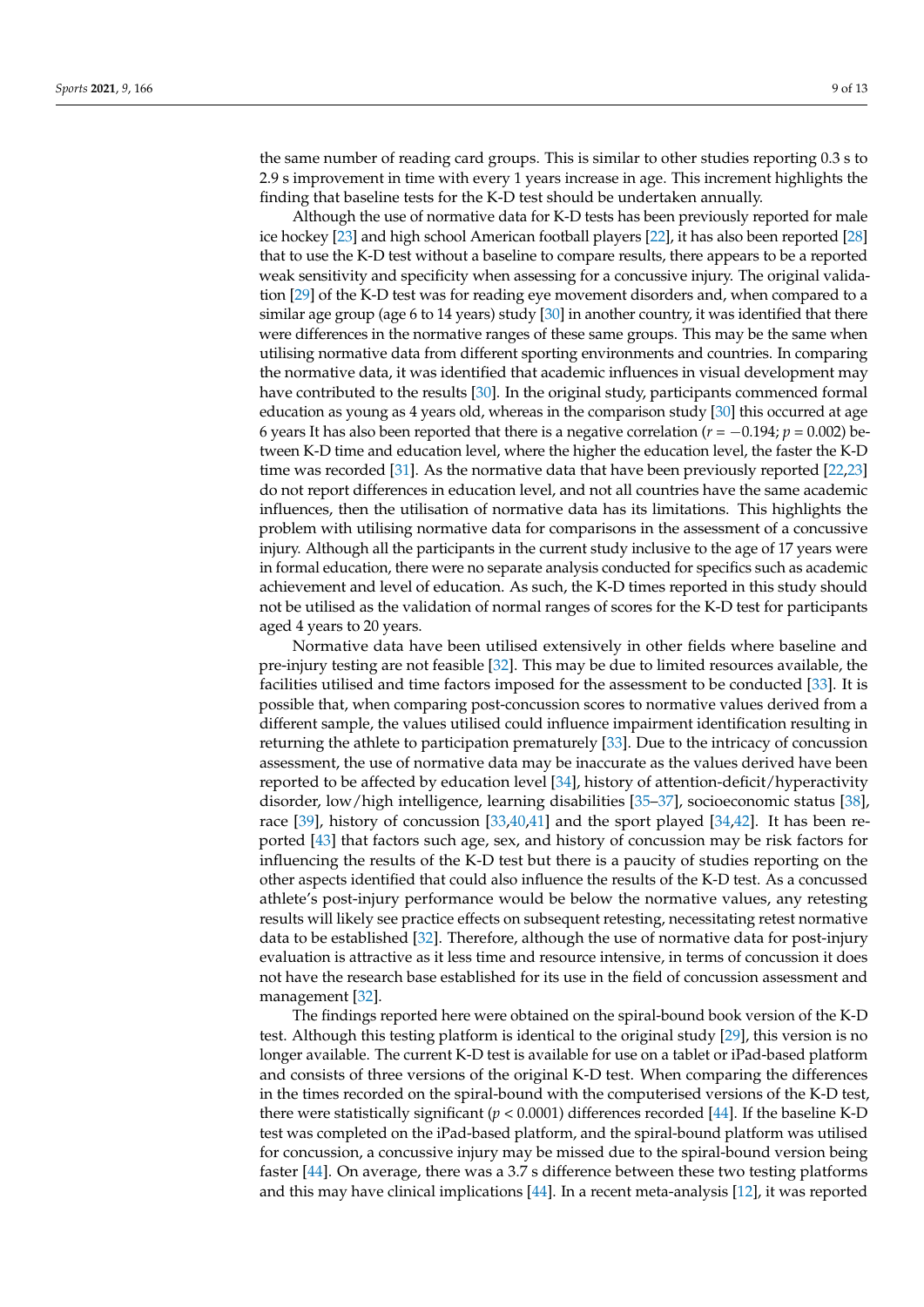that there was a mean worsening of K-D time of 4.8 s (range 3.7 to 5.8 s) from baseline in concussed participants. The differences reported between the different platforms may result in a concussed player being inadvertently returned to activity.

There is an increasing body of literature [\[12\]](#page-11-7) reporting the use of the K-D test in the sporting environment for the identification of concussion. As concussion is a particularly difficult injury to identify and manage, the use of a tool such as the K-D test as part of a continuum of assessment tools for concussion in the initial sideline assessment for a concussion can assist in the rapid identification and removal of an athlete. As it is not possible to readily identify a concussion, utilising an assessment tool without any baseline data for the identification of concussion is limited as any result obtained may be particular to the individual being assessed, or may in fact indicate a decline from their normal status [\[23\]](#page-11-18). The use of baseline data specific for that individual on the sideline would enhance the ability to detect any changes that occur from a concussive injury. This would aid in the removal of the participant from further participation and the subsequent risk of a potentially more catastrophic injury [\[2\]](#page-10-1).

There is a learning effect with the repeated use of the K-D test [\[12\]](#page-11-7) especially within shortened testing timeframes [\[45\]](#page-12-14). This may have been more apparent in the resultant scores by age groups if the participants in this study were tested repeatedly over subsequent years, but this was not the case. The participants here were not longitudinally followed, so the learning effect did not have any influence on the scores of subsequent age years for the K-D test. As a result, the differences between the subsequent years of age for the K-D test scores show a faster time recorded with a small effect size (*d* = 0.55). The changes observed in reading time by age group further support the need for annual baseline pre-injury testing of the K-D test and not to utilise normative-based data for the evaluation of post-injury K-D scores in a suspected concussive injury.

As can be seen in Figure [1,](#page-3-0) the K-D test scores decreased with age as the participants got older within the relevant number of card age groups. As the number of cards increased (i.e., age 7 to 8 years old: one to two cards and age 9 to 10 years old: two to three cards), initially the times became slower but with increasing age began to get faster. The changes observed with the increases in age, and improved K-D times, have been suggested to occur as a result of the developmental changes happening in saccadic eye movements and cognition [\[8](#page-11-3)[,30\]](#page-12-0). It has been previously suggested that the improvement in these times was due to the development of white and grey matter areas of the frontal lobes and the time improvement towards this stabilising effect is largely due to the shortening of saccade reaction times, or latency [\[12\]](#page-11-7). Interestingly, some age groups recorded a slower median K-D test time than the previous age group, i.e., female 12 vs. 13 years old age group (66.1 s vs. 79.3 s), despite using the same number of testing cards. The reason for the slowing of reading times by the female group may be related to differences in academic influences, developmental saccadic eye movements and cognition [\[8\]](#page-11-3) and highlights the non-use of normative profiles for the use of assessment with the King-Devick. Further research is warranted to explore if this finding occurs on other cohorts of female participants of different ages.

In a recent study [\[46\]](#page-12-15), participants under the age of 13 years were only tested using the two-card assessment. By adjusting the results of the current study to report the median scores to only two cards at age 10 to 12 years (see Figure [1\)](#page-3-0), there were notable improvements by each age group. In addition, when the participants commenced the three-card assessment K-D test, the median time difference was not so pronounced. The study [\[46\]](#page-12-15) did not report any concussive injuries in the 9 years to 11 years age group but did report that concussive injuries were identified in the 12 years age group using the two-card K-D test assessment. As there were no other studies reporting on the use of two cards for the 10 years to 12 years age group, further research is warranted to identify the differences in sensitivity and specificity and in the assessment of concussion by changes in each test card.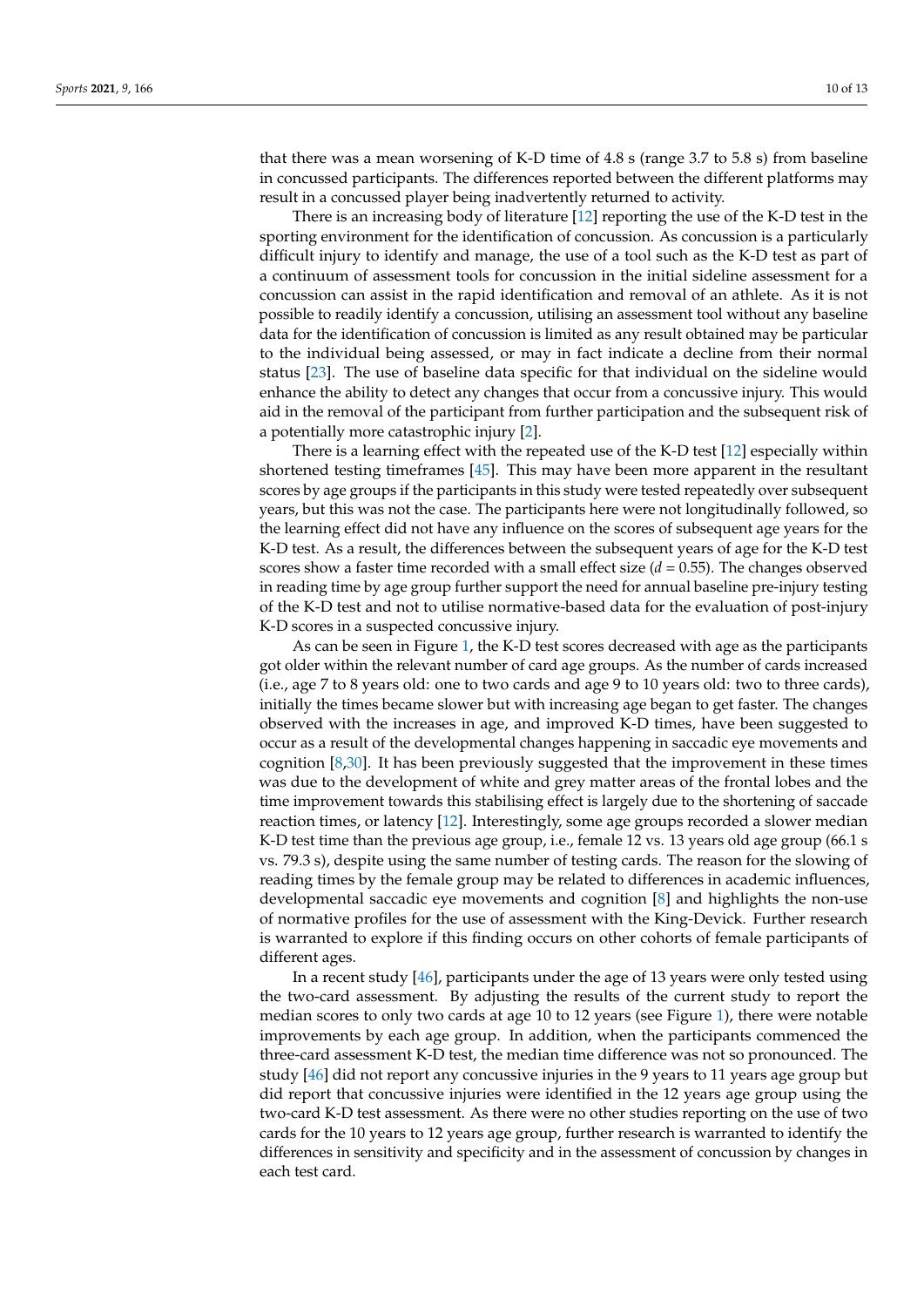Limitations to this study were that not every age group had the same number of participants and an equal distribution of males and females. This may have resulted in variations in the median scores reported. Although participants were asked about any known learning or visual difficulties prior to taking part, there were no formal investigation undertaken to verify the responses of the participants, or their caregivers who consented to participate in the research. For those that did report any known learning or visual difficulties, no further analysis was conducted. There was no verification of education level, history of attention-deficit/hyperactivity disorder, high/low intelligence, learning disabilities, socioeconomic status, ethnicity, sports participation, or history of concussion. Further research should consider utilising the same number of males and females and, if comparing different age groups, the same number of participants. Further research should also be considered for differences in baselines between participants with and without a history of concussion.

#### **5. Conclusions**

This study identified that overall, the baseline scores of the K-D oculomotor function test became faster (improved) by 1.4 (0.3 to 4.5) s per age group. Therefore, the use of annual pre-injury baselines is recommended. In general, there were no sex differences by age group for K-D test times in the current cohort.

**Author Contributions:** According to the definition given by the International Committee of Medical Journal Editors (ICMJE), the authors listed above qualify for authorship based on making one or more of the substantial contributions to the intellectual content of: (i) conception and design (D.G., C.G.); and/or (ii) acquisition of data (D.G., C.G.); and/or (iii) analysis and interpretation of data (D.K., P.H.); and/or (iv) participated in the drafting of the manuscript (D.G., D.K., P.H., T.C., A.P., C.G.); and/or (v) critical revision of the manuscript for important intellectual content (D.G., D.K., P.H., T.C., A.P., C.G.). All authors have read and agreed to the published version of the manuscript.

**Funding:** This research received no external funding.

**Institutional Review Board Statement:** The study was conducted according to the guidelines of the Declaration of Helsinki, and approved by the Ethics Committee of St Mary's University (protocol code SMEC 2014-5 037).

**Informed Consent Statement:** Informed consent was obtained from all subjects involved in the study.

**Data Availability Statement:** The data are not publicly available due to the manufacturer's requirement for annual baseline assessments to be conducted and not normative ranges.

**Acknowledgments:** We thank the participants and data collectors in the study.

**Conflicts of Interest:** All authors declare that: (i) no support from any organisation was received for the submitted work; (ii) there are no financial relationships with any organisations that might have an interest in the submitted work in the previous three years; and (iii) there are no other relationships or activities that could appear to have influenced the submitted work. AJP currently receives partial research salary funding from the Erasmus + strategic partnerships program (2019-1-IE01-KA202- 051555). AJP has previously received partial research funding from the Sports Health Check Charity (Australia), Australian Football League, Impact Technologies Inc., and Samsung Corporation, and is remunerated for expert advice to medico-legal practices.

#### **References**

- <span id="page-10-0"></span>1. Khurana, V.G.; Kaye, A.H. An overview of concussion in sport. *J. Clin. Neurosci.* **2012**, *19*, 1–11. [\[CrossRef\]](http://doi.org/10.1016/j.jocn.2011.08.002) [\[PubMed\]](http://www.ncbi.nlm.nih.gov/pubmed/22153800)
- <span id="page-10-1"></span>2. King, D.; Brughelli, M.; Hume, P.; Gissane, C. Assessment, Management and Knowledge of Sport-Related Concussion: Systematic Review. *Sports Med.* **2014**, *44*, 449–471. [\[CrossRef\]](http://doi.org/10.1007/s40279-013-0134-x) [\[PubMed\]](http://www.ncbi.nlm.nih.gov/pubmed/24403125)
- <span id="page-10-2"></span>3. Davis, G.; Purcell, L. The evaluation and management of acute concussion differs in young children. *Br. J. Sports Med.* **2013**, *48*, 98–101. [\[CrossRef\]](http://doi.org/10.1136/bjsports-2012-092132)
- <span id="page-10-3"></span>4. McCrory, P.; Meeuwisse, W.; Dvoˇrák, J.; Aubry, M.; Bailes, J.; Broglio, S.; Cantu, R.C.; Cassidy, D.; Echemendia, R.J.; Castellani, R.J.; et al. Consensus statement on concussion in sport—The 5th international conference on concussion in sport held in Berlin, October 2016. *Br. J. Sports Med.* **2017**, *51*, 838–847.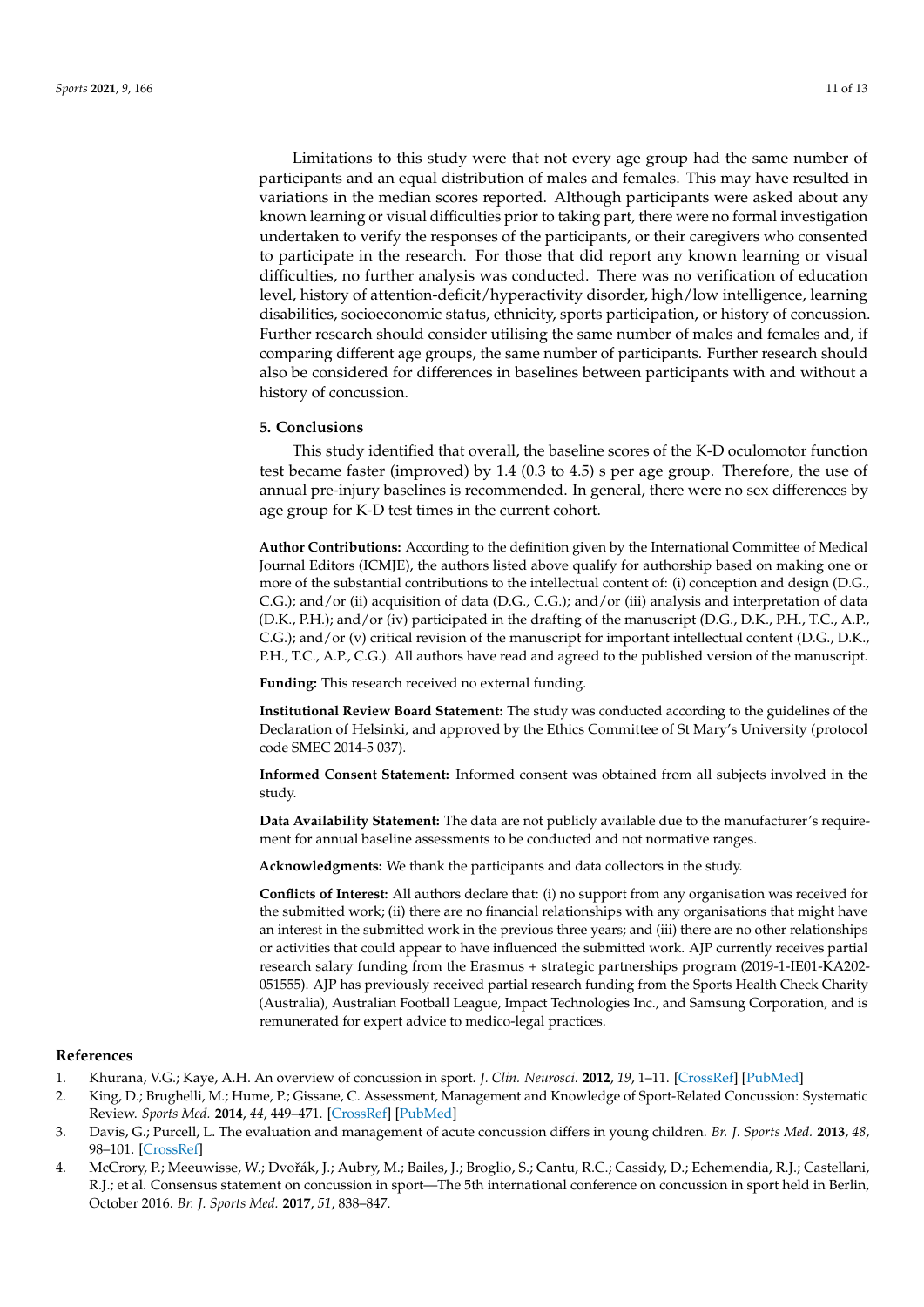- <span id="page-11-0"></span>5. Echemendia, R.J.; Meeuwisse, W.; McCrory, P.; Davis, G.A.; Putukian, M.; Leddy, J.; Makdissi, M.; Sullivan, S.J.; Broglio, S.P.; Raftery, M.; et al. The Sport Concussion Assessment Tool 5th Edition (SCAT5): Background and rationale. *Br. J. Sports Med.* **2017**, *51*, 848–850. [\[PubMed\]](http://www.ncbi.nlm.nih.gov/pubmed/28446453)
- <span id="page-11-1"></span>6. Davis, G.A.; Purcell, L.; Schneider, K.J.; Yeates, K.O.; Gioia, G.A.; Anderson, V.; Ellenbogen, R.G.; Echemendia, R.J.; Makdissi, M.; Sills, A.; et al. The Child Sport Concussion Assessment Tool 5th Edition (Child SCAT5): Background and rationale. *Br. J. Sports Med.* **2017**, *51*, 859–861.
- <span id="page-11-2"></span>7. Eckner, J.; Kutcher, J. Concussion symptoms scales and sideline assessment tools: A critical literature update. *Curr. Sports Med. Rep.* **2010**, *9*, 8–15. [\[CrossRef\]](http://doi.org/10.1249/JSR.0b013e3181caa778)
- <span id="page-11-3"></span>8. Galetta, K.; Morganroth, J.; Moehringer, N.; Mueller, B.; Hasanaj, L.; Webb, N.; Civitano, C.; Cardone, D.A.; Silverio, A.; Galetta, S.L.; et al. Adding vision to concussion Testing: A prospective study of sideline testing in youth and collegiate athletes. *J. Neuroophthalmol.* **2015**, *35*, 235–241. [\[CrossRef\]](http://doi.org/10.1097/WNO.0000000000000226) [\[PubMed\]](http://www.ncbi.nlm.nih.gov/pubmed/25742059)
- <span id="page-11-4"></span>9. Marinides, Z.; Galetta, K.M.; Andrews, C.N.; Wilson, J.A.; Herman, D.C.; Robinson, C.D.; Smith, M.S.; Bentley, B.C.; Galetta, S.L.; Balcer, L.J.; et al. Vision testing is additive to the sideline assessment of sports-related concussion. *Neurol. Clin. Pract.* **2015**, *5*, 25–34. [\[CrossRef\]](http://doi.org/10.1212/CPJ.0000000000000060) [\[PubMed\]](http://www.ncbi.nlm.nih.gov/pubmed/29443175)
- <span id="page-11-5"></span>10. Echemendia, R.J.; Broglio, S.P.; Davis, G.A.; Guskiewicz, K.M.; Hayden, K.A.; Leddy, J.J.; Meehan, W.P.; Putukian, M.; Sullivan, S.J.; Schneider, K.; et al. What tests and measures should be added to the SCAT3 and related tests to improve their reliability, sensitivity and/or specificity in sideline concussion diagnosis? A systematic review. *Br. J. Sports Med.* **2017**, *51*, 895–901. [\[CrossRef\]](http://doi.org/10.1136/bjsports-2016-097466) [\[PubMed\]](http://www.ncbi.nlm.nih.gov/pubmed/29098982)
- <span id="page-11-6"></span>11. Talavage, T.M.; Nauman, E.A.; Breedlove, E.L.; Yoruk, U.; Dye, A.E.; Morigaki, K.E.; Feuer, H.; Leverenz, L.J. Functionally-Detected Cognitive Impairment in High School Football Players without Clinically-Diagnosed Concussion. *J. Neurotrauma* **2014**, *31*, 327–338. [\[CrossRef\]](http://doi.org/10.1089/neu.2010.1512)
- <span id="page-11-7"></span>12. Galetta, K.M.; Liu, M.; Leong, D.F.; Ventura, R.E.; Galetta, S.L.; Balcer, L.J. The King-Devick test of rapid number naming for concussion detection: Meta-analysis and systematic review of the literature. *Concussion* **2016**, *1*, CNC8. [\[CrossRef\]](http://doi.org/10.2217/cnc.15.8)
- <span id="page-11-8"></span>13. Heitger, M.H.; Jones, R.; MacLeod, A.D.; Snell, D.L.; Frampton, C.M.; Anderson, T.J. Impaired eye movements in post-concussion syndrome indicate suboptimal brain function beyond the influence of depression, malingering or intellectual ability. *Brain* **2009**, *132*, 2850–2870. [\[CrossRef\]](http://doi.org/10.1093/brain/awp181)
- <span id="page-11-9"></span>14. King, D.; Hume, P.; Gissane, C.; Clark, T. Use of the King–Devick test for sideline concussion screening in junior rugby league. *J. Neurol. Sci.* **2015**, *357*, 75–79. [\[CrossRef\]](http://doi.org/10.1016/j.jns.2015.06.069)
- <span id="page-11-10"></span>15. Galetta, K.M.; Barrett, J.; Allen, M.; Madda, F.; Delicata, D.; Tennant, A.T.; Branas, C.C.; Maguire, M.G.; Messner, L.V.; Devick, S.; et al. The King-Devick test as a determinant of head trauma and concussion in boxers and MMA fighters. *Neurology* **2011**, *76*, 1456–1462. [\[CrossRef\]](http://doi.org/10.1212/WNL.0b013e31821184c9)
- <span id="page-11-11"></span>16. Tjarks, B.J.; Dorman, J.C.; Valentine, V.D.; Munce, T.A.; Thompson, P.A.; Kindt, S.L.; Bergeron, M.F. Comparison and utility of King-Devick and ImPACT® composite scores in adolescent concussion patients. *J. Neurol. Sci.* **2013**, *334*, 148–153. [\[CrossRef\]](http://doi.org/10.1016/j.jns.2013.08.015)
- <span id="page-11-12"></span>17. Leong, D.F.; Balcer, L.J.; Galetta, S.L.; Liu, Z.; Master, C. The King-Devick test as a concussion screening tool administered by sports parents. *J. Sports Med. Phys. Fit.* **2014**, *54*, 70–77.
- <span id="page-11-13"></span>18. Chrisman, S.; Quitiquit, C.; Rivara, F.P. Qualitative Study of Barriers to Concussive Symptom Reporting in High School Athletics. *J. Adolesc. Health* **2013**, *52*, 330–335.e3. [\[CrossRef\]](http://doi.org/10.1016/j.jadohealth.2012.10.271) [\[PubMed\]](http://www.ncbi.nlm.nih.gov/pubmed/23427783)
- <span id="page-11-14"></span>19. Meehan, W., III; d'Hemecourt, P.; Collins, C.; Comstock, R. Assessment and management of sport-related concussions in United States high schools. *Am. J. Sports Med.* **2011**, *39*, 2304–2310. [\[CrossRef\]](http://doi.org/10.1177/0363546511423503)
- <span id="page-11-15"></span>20. McCrory, P.; Meeuwisse, W.; Aubry, M.; Cantu, R.; Dvořák, J.; Echemendia, R.; Engebretsen, L.; Johnston, K.; Kutcher, J.S.; Raftery, M.; et al. Consensus statement on concussion in sport: The 4th International Conference on Concussion in Sport held in Zurich, November 2012. *Br. J. Sports Med.* **2013**, *47*, 250–258. [\[CrossRef\]](http://doi.org/10.1136/bjsports-2013-092313) [\[PubMed\]](http://www.ncbi.nlm.nih.gov/pubmed/23479479)
- <span id="page-11-16"></span>21. King, D.; Gissane, C.; Hume, P.; Flaws, M. The King–Devick test was useful in management of concussion in amateur rugby union and rugby league in New Zealand. *J. Neurol. Sci.* **2015**, *351*, 58–64. [\[CrossRef\]](http://doi.org/10.1016/j.jns.2015.02.035)
- <span id="page-11-17"></span>22. Alsalaheen, B.; Haines, J.L.; Yorke, A.; Diebold, J. King-Devick Test reference values and associations with balance measures in high school American football players. *Scand. J. Med. Sci. Sports* **2015**, *26*, 235–239. [\[CrossRef\]](http://doi.org/10.1111/sms.12628)
- <span id="page-11-18"></span>23. Vartiainen, M.V.; Holm, A.; Peltonen, K.; Luoto, T.; Iverson, G.; Hokkanen, L. King-Devick test normative reference values for professional male ice hockey players. *Scand. J. Med. Sci. Sports* **2015**, *25*, e327–e330. [\[CrossRef\]](http://doi.org/10.1111/sms.12307)
- <span id="page-11-19"></span>24. Oride, M.K.H.; Marutani, J.K.; Rouse, M.W.; Deland, P.N. Reliability study of the Pierce and King-Devick saccade tests. *Am. J. Optom. Physiol. Optics.* **1986**, *63*, 419–424. [\[CrossRef\]](http://doi.org/10.1097/00006324-198606000-00005)
- <span id="page-11-20"></span>25. Rist, B.; Cohen, A.; Pearce, A. King-Devick performance following moderate to high exercise intensity bouts. *Int. J. Exerc. Sci.* **2017**, *10*, 619–628.
- <span id="page-11-21"></span>26. Cohen, J. *Statistical Power Analysis for the Behavioural Sciences*, 2nd ed.; Lawrence Erlbaum Associates: New York, NY, USA, 1988.
- <span id="page-11-22"></span>27. Hopkins, W.G.; Marshall, S.W.; Batterham, A.M.; Hanin, J. Progressive Statistics for Studies in Sports Medicine and Exercise Science. *Med. Sci. Sports Exerc.* **2009**, *41*, 3–13. [\[CrossRef\]](http://doi.org/10.1249/MSS.0b013e31818cb278)
- <span id="page-11-23"></span>28. Silverberg, N.D.; Luoto, T.; Ohman, J.; Iverson, G. Assessment of mild traumatic brain injury with the King-Devick Test®in an emergency department sample. *Brain Inj.* **2014**, *28*, 1590–1593. [\[CrossRef\]](http://doi.org/10.3109/02699052.2014.943287) [\[PubMed\]](http://www.ncbi.nlm.nih.gov/pubmed/25093537)
- <span id="page-11-24"></span>29. Lieberman, S.; Cohen, A.H.; Rubin, J. NYSOA K-D test. *J. Am. Optom. Assoc.* **1983**, *54*, 631–637.